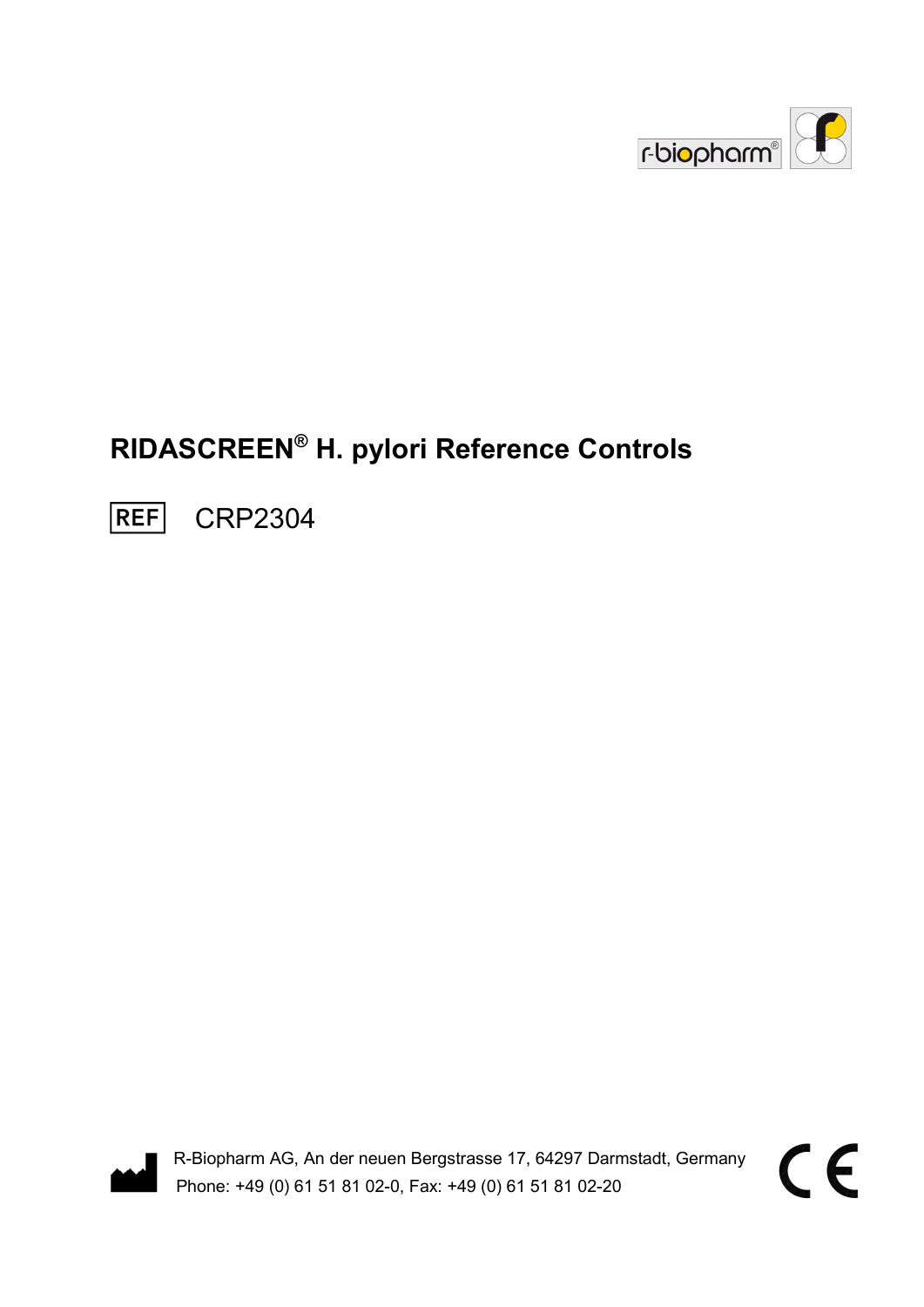# 1. Intended use

For in vitro diagnostic use. RIDASCREEN<sup>®</sup> H. pylori Reference Controls are external quality controls. They are intended for use in the corresponding **RIDASCREEN<sup>®</sup>** Helicobacter ELISA (C2302).

#### 2. Summary and explanation of the test

RIDASCREEN® H. pylori Reference Controls are sold as separate items. As external controls, they are intended, in accordance with the statutory requirements, for internal laboratory quality controls and quality assurance for checking the respective commercial parameters.

# 3. Test principle

RIDASCREEN® H. pylori Reference Controls react specifically in the corresponding RIDASCREEN<sup>®</sup> Helicobacter ELISA (C2302). They are ready for use and are used in the same way as the pre-diluted patient samples. The measured OD value of the reference controls must meet the specifications described in Sect. 10.

#### 4. Reagents provided

#### Table 1: Reagents provided

| Control $ A $ | $1 \times 2$ ml | Reference control A; ready for use |
|---------------|-----------------|------------------------------------|
| Control $ B $ | 1 x 2 m         | Reference control B; ready for use |

Hazardous materials are indicated according to labeling obligations. For further details, see the safety data sheets (SDSs) at www.r-biopharm.com.

## 5. Storage instructions

RIDASCREEN® H. pylori Reference Controls are to be stored at 2°C to 8°C and used by the expiration date printed on the packaging. After the expiration date, the quality guarantee is no longer valid.

When stored correctly at 2°C to 8°C, the opened control can be used for 16 weeks.

## 6. Reagents required but not provided

#### 6.1 Necessary reagents

The following reagents are required to perform the control reaction: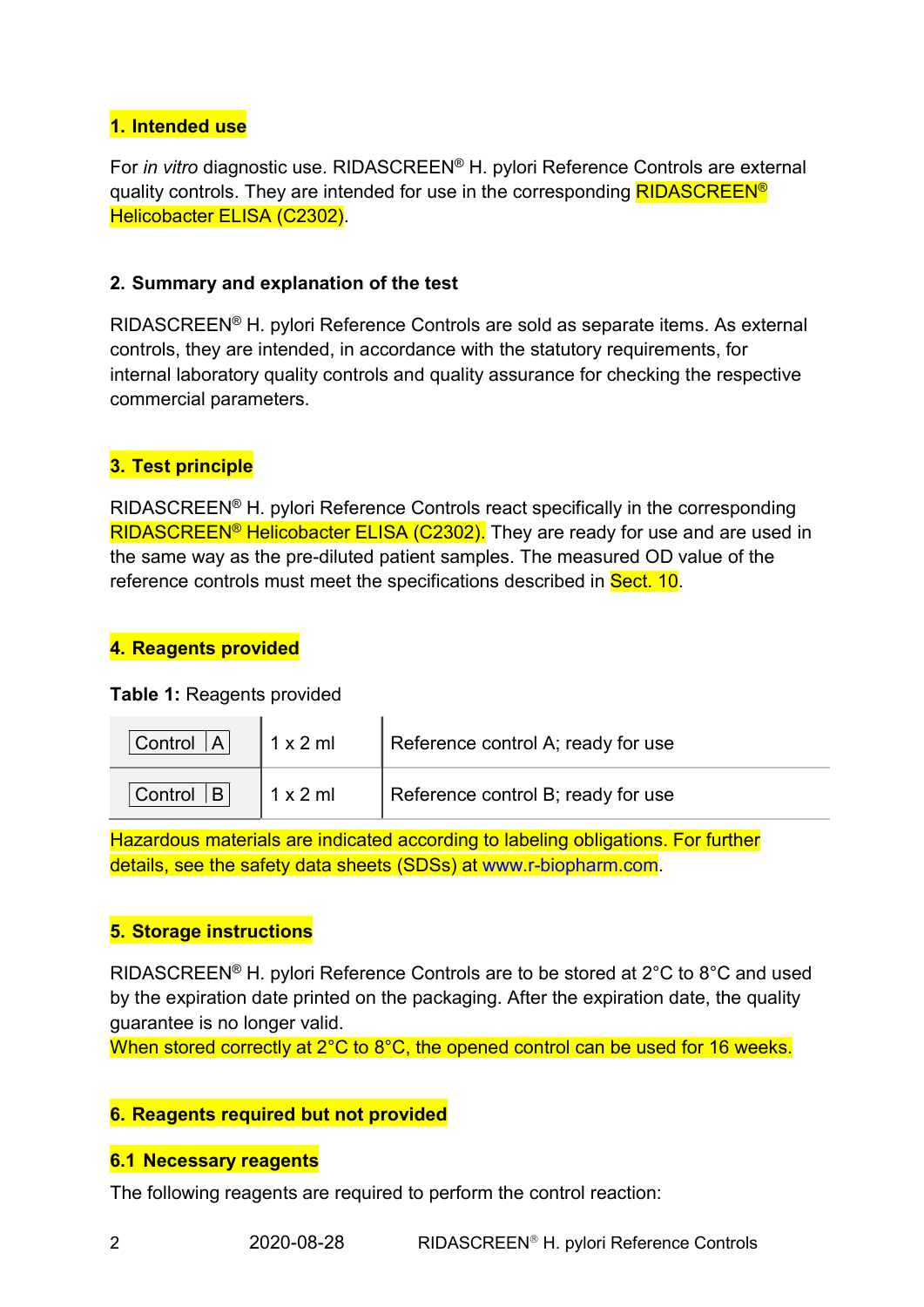#### **Reagents**

RIDASCREEN® Helicobacter (C2302)

#### 6.2 Necessary laboratory equipment

The laboratory equipment needed for the RIDASCREEN® H. pylori ELISA kit (C2302) is required for the test procedure.

#### 7. Warnings and precautions for the users

For in vitro diagnostic use only.

This test must be carried out only by trained laboratory personnel. The guidelines for working in medical laboratories must be followed. Always adhere strictly to the instructions for use when carrying out this test. Specimens or reagents must not be pipetted by mouth, and contact with injured skin or mucous membranes must be prevented. Wear personal protective equipment (appropriate gloves, lab coat, safety glasses) when handling reagents and specimens, and wash hands after completing the test. Do not smoke, eat, or drink in areas where specimens or test reagents are being used.

For further details, see the safety data sheets (SDSs) at www.r-biopharm.com.

Users are responsible for proper disposal of all reagents and materials after use. For disposal, please adhere to national regulations.

RIDASCREEN® H. pylori Reference Controls contain inactivated H. pylori antigen. However, they should be handled as if potentially infectious, pursuant to the national safety requirements.

All reagents and materials coming into contact with potentially infectious samples must be treated exactly like the specimens themselves with suitable disinfectants (e.g., sodium hypochlorite) or autoclaved at 121°C for at least one hour.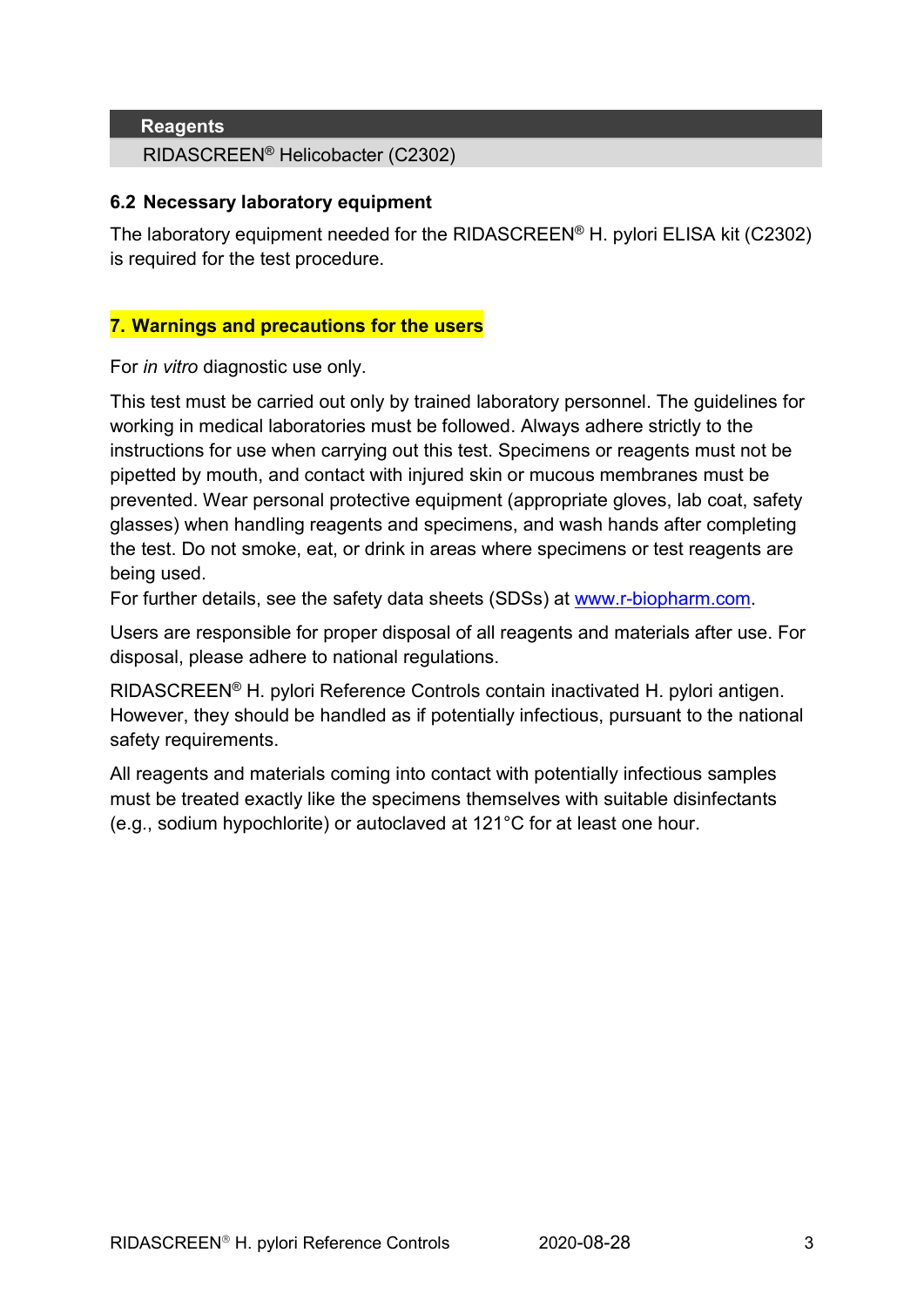# 8. Test procedure

RIDASCREEN® H. pylori Reference Controls are ready for use and can be used undiluted. Bring RIDASCREEN<sup>®</sup> H. pylori Reference Controls to room temperature prior to use. For the measurement, use 100 µl of reference control A Control  $|A|$  and 100 µl of reference control B Control  $|B|$  in RIDASCREEN<sup>®</sup> Helicobacter (C2302).

It is recommended to pipette 0.5 ml each of the two reference materials into their own separate, clean test tube for testing on fully automated equipment, such as DSX or Agility, and to test them in the same way as patient samples. Once the test is complete, the rest of the reference controls are to be disposed of. Residual materials may not be poured back into the original vials.

# 9. Quality control – Indication of instability or expiration of reagents

Please read the quality control information in the instructions for use for RIDASCREEN® Helicobacter.

# 10. Evaluation and interpretation

Reference control A must be measured after the test is complete through bichromatic measurement at 450/620 nm with a clear, positive extinction value of greater than 0.5.

Reference control B must be assessed as negative through bichromatic measurement at 450/620 nm using the determined cut-off value. If these specifications are not met, an internal error analysis must ensure that the target values are reached on retesting. All measurements must be documented pursuant to internal lab quality assurance measures.